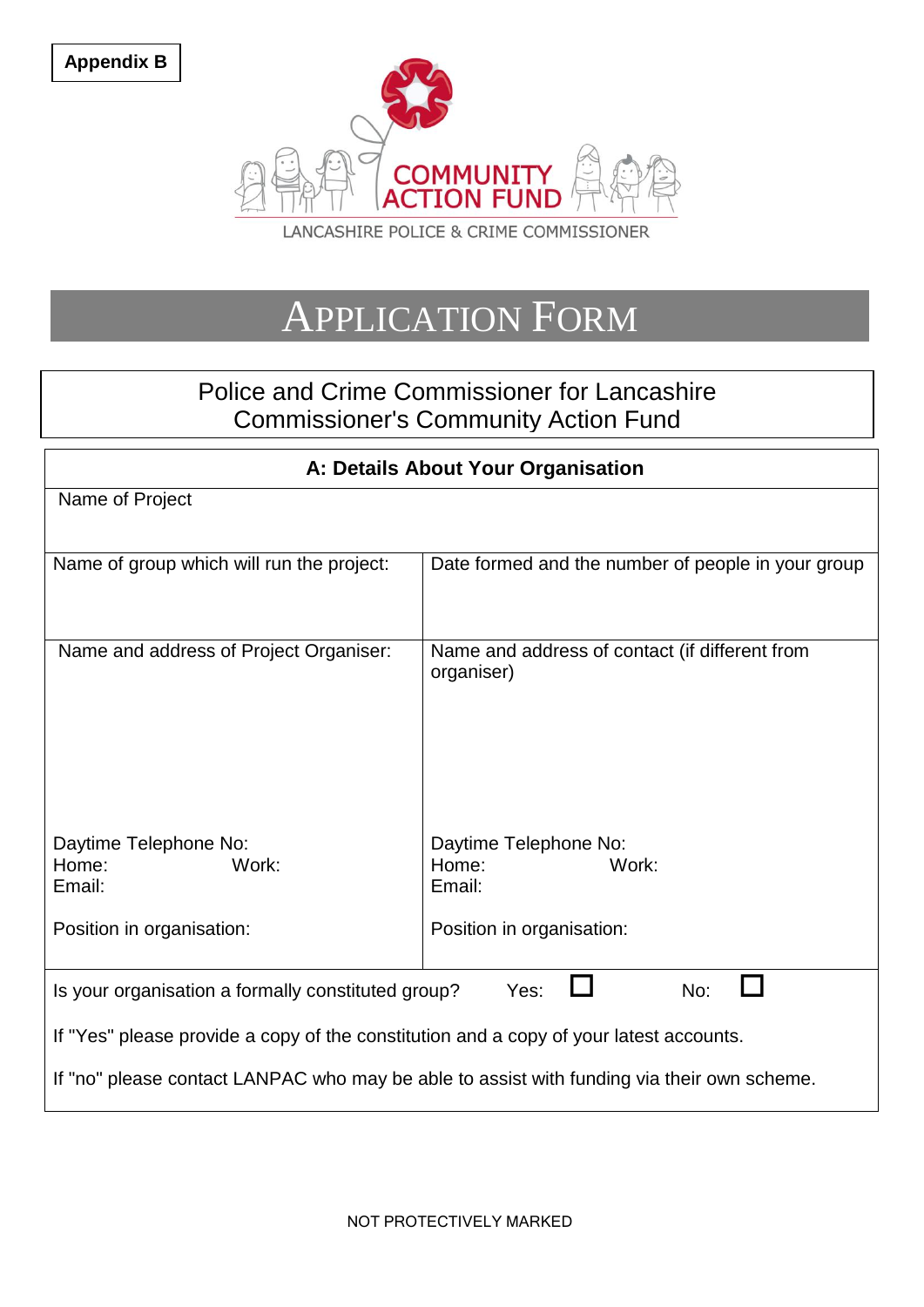| <b>B: Details about your Project</b>                                                     |                               |  |
|------------------------------------------------------------------------------------------|-------------------------------|--|
| Proposed start date of project?                                                          | Proposed duration of project? |  |
|                                                                                          |                               |  |
|                                                                                          |                               |  |
| Give an outline of your project including details of the problem, issue or topic being   |                               |  |
| tackled and who will benefit: (maximum 500 words)                                        |                               |  |
|                                                                                          |                               |  |
|                                                                                          |                               |  |
|                                                                                          |                               |  |
|                                                                                          |                               |  |
|                                                                                          |                               |  |
|                                                                                          |                               |  |
| Where will the project be located?                                                       |                               |  |
|                                                                                          |                               |  |
| Total cost of project?                                                                   |                               |  |
|                                                                                          |                               |  |
| How much are you requesting?                                                             |                               |  |
|                                                                                          |                               |  |
| Please provide a full breakdown of cost:                                                 |                               |  |
|                                                                                          |                               |  |
|                                                                                          |                               |  |
|                                                                                          |                               |  |
|                                                                                          |                               |  |
|                                                                                          |                               |  |
|                                                                                          |                               |  |
|                                                                                          |                               |  |
| How will you be able to show that your project has been successful?                      |                               |  |
|                                                                                          |                               |  |
|                                                                                          |                               |  |
| Is there any other partnership involvement?                                              |                               |  |
|                                                                                          |                               |  |
| Is your local Community Safety Partnership (CSP) aware of your project? Priorities for   |                               |  |
| your local authority can be found at www.saferlancashire.co.uk                           |                               |  |
|                                                                                          |                               |  |
| Yes:<br>No:                                                                              |                               |  |
|                                                                                          |                               |  |
| If "YES" - which of the local CSP priorities does your project support?                  |                               |  |
| If "NO" $-$ is there a specific reason why?                                              |                               |  |
|                                                                                          |                               |  |
| Please give details of any other resources or funding that you are using to support this |                               |  |
| project:                                                                                 |                               |  |
|                                                                                          |                               |  |
|                                                                                          |                               |  |
|                                                                                          |                               |  |
|                                                                                          |                               |  |
|                                                                                          |                               |  |
|                                                                                          |                               |  |
|                                                                                          |                               |  |
|                                                                                          |                               |  |
|                                                                                          |                               |  |
|                                                                                          |                               |  |
|                                                                                          |                               |  |